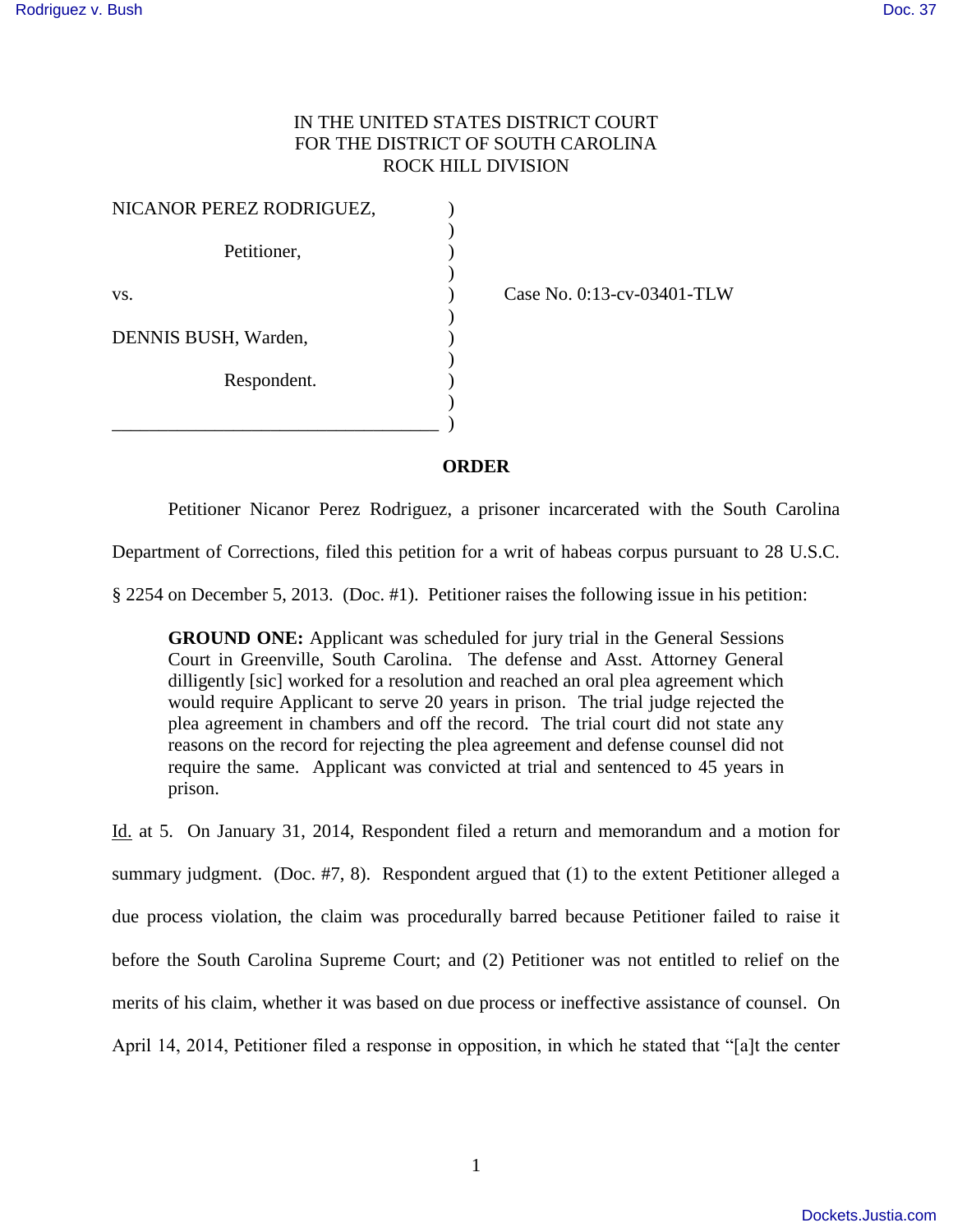of the dispute is the conduct of the court and whether the trial judge acted arbitrarily when he refused to accept the [Petitioner's] guilty plea and plea agreement." (Doc. #19 at 6).

 On July 7, 2014, United States Magistrate Judge Paige J. Gossett, to whom this case was assigned pursuant to 28 U.S.C. §  $636(b)(1)(B)$  and Local Civil Rule  $73.02(B)(2)(c)$ , (D.S.C.), filed a Report and Recommendation ("the Report") in which she construed Petitioner's claim as alleging a due process violation, concluded that the due process claim was procedurally barred, and recommended granting Respondent's motion for summary judgment. (Doc. #21). On July 30, 2014, this Court entered an Order accepting the Report and granting Respondent's motion for summary judgment. (Doc. #22). The Court noted that to the extent Petitioner's due process claim was not defaulted, no relief was appropriate on the merits of the claim. Id. at 2.

 On August 28, 2014, Petitioner filed a motion to reopen the record and allow objections. (Doc. #24). In his motion, Petitioner asserted that the Magistrate Judge misconstrued his claim as alleging a due process violation, stating that his "request for relief is wholly based upon his trial lawyer's failure to make a record regarding the trial judge's refusal to accept his guilty plea and therefore, ineffective assistance of counsel." Id. at 1. The Court entered an Order granting the motion to reopen the record on November 14, 2014, and remanded the case to the Magistrate Judge for consideration of Petitioner's ineffective assistance of counsel claim. (Doc. #30).

 This matter is now before the Court for review of the Supplemental Report and Recommendation ("the Supplemental Report") prepared by the Magistrate Judge. (Doc. #35). In the Supplemental Report, the Magistrate Judge concludes that Petitioner is not entitled to relief on his ineffective assistance of counsel claim and thus recommends that this Court deny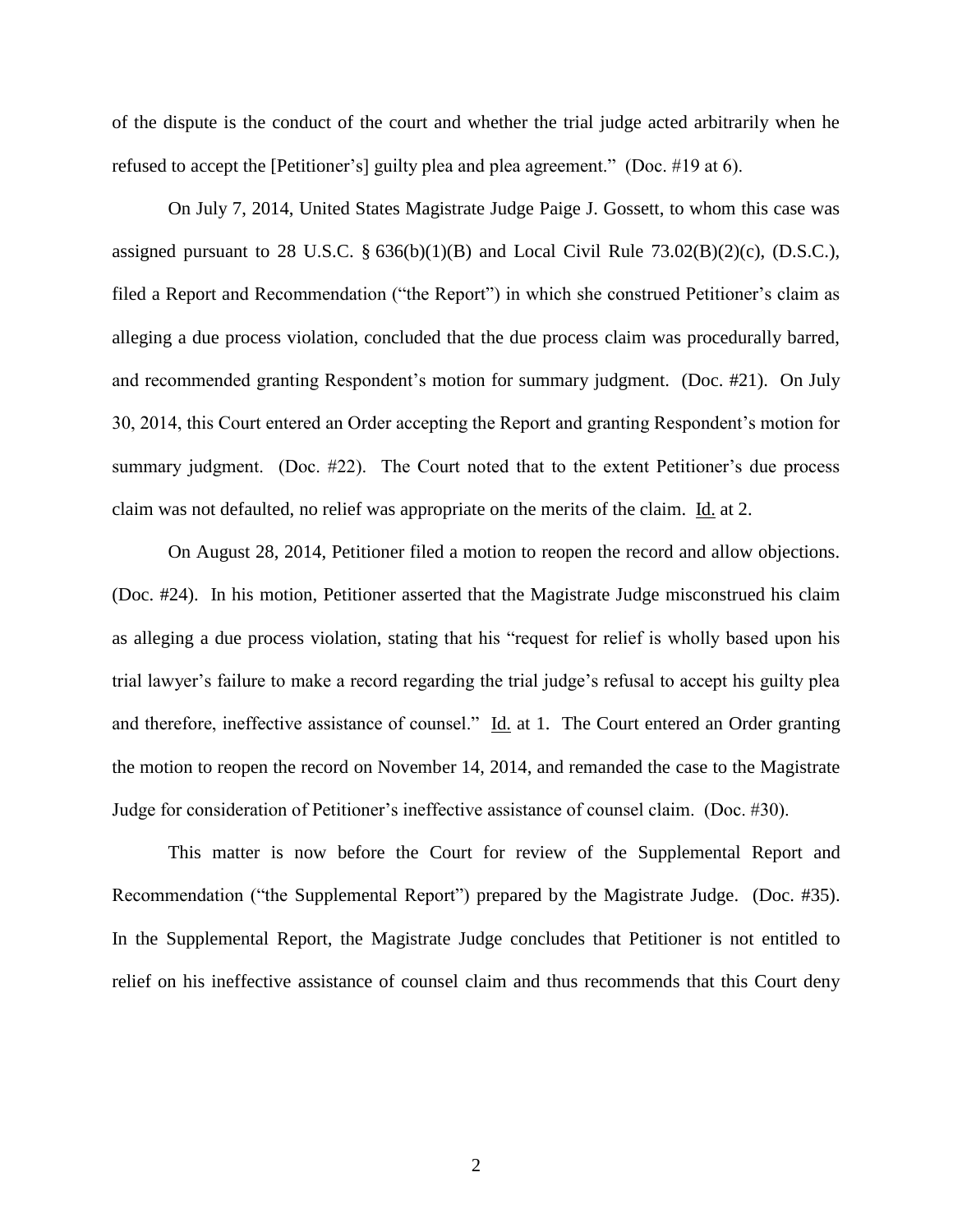the instant petition. Id. Petitioner filed his objections on April 15, 2015 (Doc. #36),<sup>1</sup> and this

matter is now ripe for disposition.

In conducting this review, the Court applies the following standard:

The magistrate judge makes only a recommendation to the Court, to which any party may file written objections ... The Court is not bound by the recommendation of the magistrate judge but, instead, retains responsibility for the final determination. The Court is required to make a de novo determination of those portions of the report or specified findings or recommendation as to which an objection is made. However, the Court is not required to review, under a de novo or any other standard, the factual or legal conclusions of the magistrate judge as to those portions of the report and recommendation to which no objections are addressed. While the level of scrutiny entailed by the Court's review of the Report thus depends on whether or not objections have been filed, in either case, the Court is free, after review, to accept, reject, or modify any of the magistrate judge's findings or recommendations.

Wallace v. Housing Auth. of the City of Columbia, 791 F. Supp. 137, 138 (D.S.C. 1992)

(citations omitted).

 $\overline{a}$ 

 The Court has carefully reviewed the Report, the Supplemental Report, and Petitioner's objections thereto in accordance with the standard announced in Wallace, and it concludes that the Magistrate Judge accurately summarizes the case and the applicable law. Accordingly, it is hereby **ORDERED** that the Supplemental Report and Recommendation is **ACCEPTED** (Doc. #35), and Petitioner's objections are **OVERRULED** (Doc. #36). The Court additionally **AFFIRMS** its previous Order adopting the Report and granting Respondent's motion for summary judgment. (Doc. #22). For the reasons articulated by the Magistrate Judge, Petitioner is not entitled to relief on his ineffective assistance of counsel or due process claim, and the petition is **DENIED**. (Doc. #1).

The Court has reviewed this petition in accordance with Rule 11 of the Rules Governing

<sup>&</sup>lt;sup>1</sup> Petitioner's objections pertain to both the Report and the Supplemental Report, and the Court has considered them accordingly.